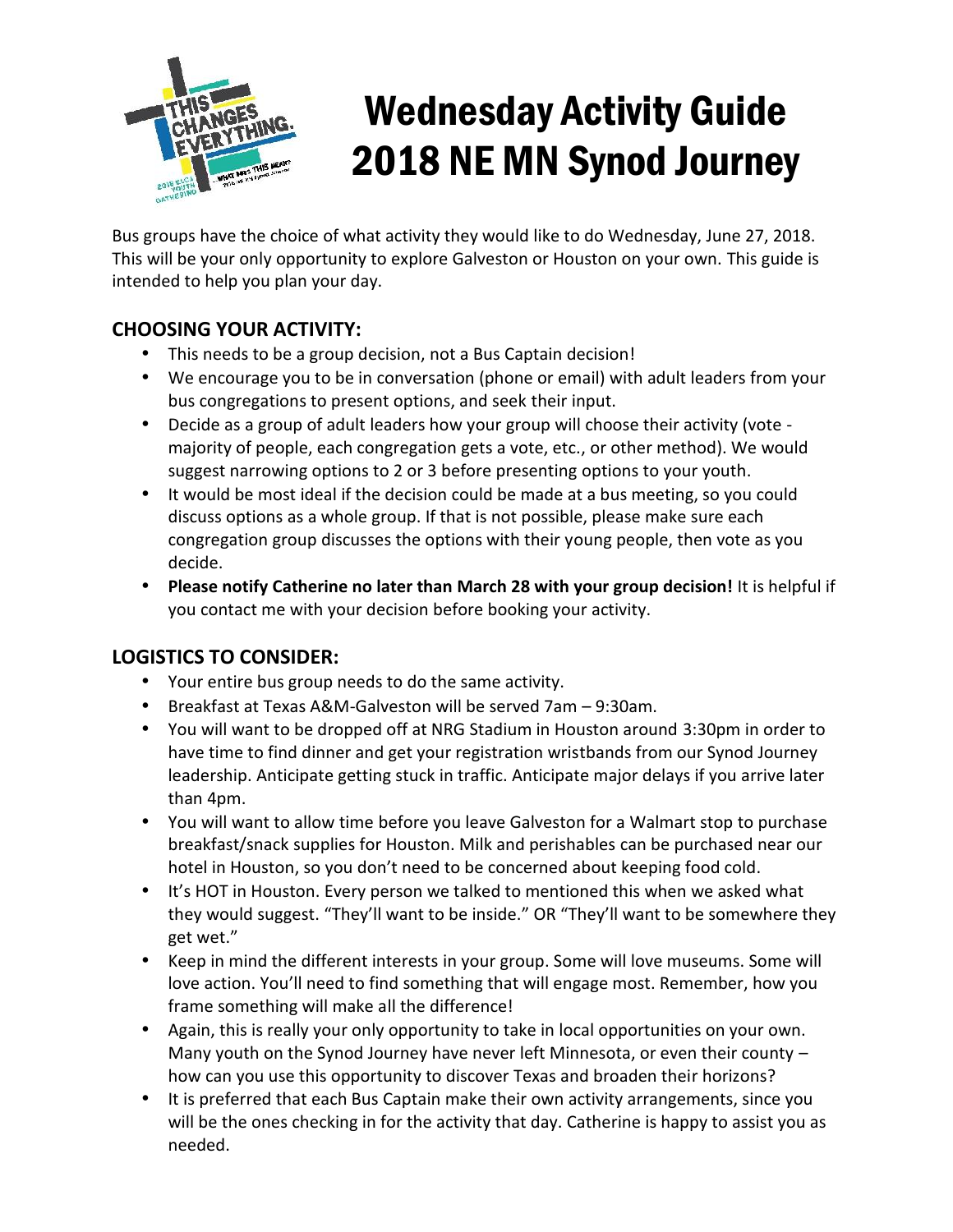### **COSTS:**

- The cost for this activity is the responsibility of congregations/individuals…it is **NOT** covered by the Synod Journey.
- You **CAN** use any unused funds from your bus meeting allowance (the \$500) to offset expenses. Please be sure to plan your bus meetings first…we want to make sure those experiences happen well! Catherine will need receipts for any expenses.
- I am still hopeful that we may be able to kick in some budget money as well, but there are still too many variables in our budget to give you an answer at this point. I won't know until our Bus Captain meeting (June 5) if this will be possible or not, so plan for no…and be excited if we can kick in more!
- The synod has tax exempt status in Texas so ask if we can apply that exemption to your fee. (Catherine will help you with the paperwork…it's different than in MN.)

### **SUGGESTED OPTIONS for JUNE 27:**

**NASA Tours:** https://spacecenter.org/field-trips/

We visited here the last site visit. It's *excellent*. You should be able to book as a field trip, which includes free parking and one free ticket for every 20 paid. Tickets are \$11 if paid in advance. The ticket includes museum exhibits and the tram tour (you get a tour of the NASA campus, including Mission Control. If you go here, make sure you show Apollo 13 on your bus ride down!).

**Sea Star Base Galveston**: https://www.ssbgalveston.org/

This is an amazing Boy Scout facility that is open to public charters of their Baysmart Express Boat, and teaches sailing on small and larger yachts. We looked into this as a large group event on Sunday, but they didn't have quite enough sailboats. They are open to putting together packages that fit your needs. If you call them to check it out, be sure to tell them you are a youth group doing service work in Galveston…that puts you in a different category than the ordinary community group.

**Schlitterbahn Waterpark in Galveston:**

https://www.schlitterbahn.com/home/galveston-island/groups/group-tickets

This was closed when we drove by in November, but looks like all the fun they promote. It's about 15 minutes from our dorms. If you decide to go here, contact Catherine – one of our service partners in Galveston has a connection to the group sales guy. Website group tickets are \$38.

**Galveston Beaches:** https://www.galveston.com/beachparks/

We'll be going to Stewart Beach when we arrive on Sunday. But many of our young people have never seen the ocean. So if you're looking for a free option, there are other beaches to explore!